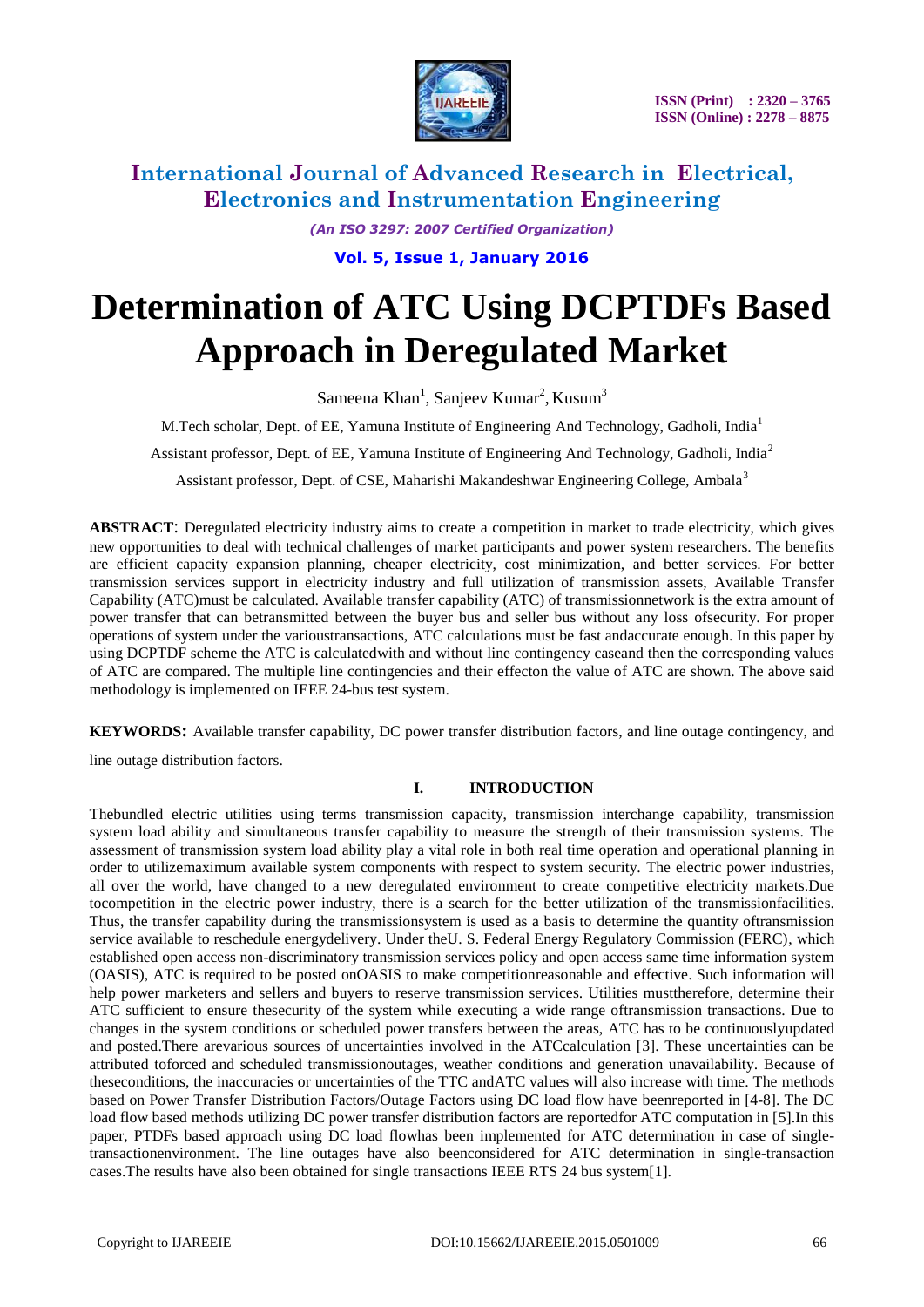

*(An ISO 3297: 2007 Certified Organization)*

### **Vol. 5, Issue 1, January 2016**

#### **II. METHODOLOGY FOR ATCDETERMINATION**

#### *A. Power Transfer Distribution Factors Based On DC Load Flow Approach*

Assuming the line resistance equal to zero, no charging capacitance of the lines, all terminal voltages equal to 1 p.u at all buses, the N-R load flow equations can be approximated in the simple form. These equations are called DC load flow. The DC load flow equation, describing the relationship between the bus voltage angle vector  $[\delta]$  and real power injection vector  $[P]$  for a N<sub>B</sub>-bus system, is given as follows:

#### $[P]=[B][\delta]$

Where,  $[B]$  is the N<sub>B</sub>x N<sub>B</sub> susceptance matrix, whose entries are:

The change in injected power at any bus i can be written as:

 $\left[\Delta P_i\right] = \left[\mathbf{B}\right]\left[\Delta \delta_i\right]$ 

where

**Ρ<sup>i</sup>** matrix which shows change in real power at bus i.

**B** is susceptance matrix.

**Δδ<sup>i</sup>** matrix which shows change in voltage angle at any bus i.

The DC power transfer distribution factors (DCPTDFs) are the linear sensitivity factors which relates the change in the real power flow in a line to the change in a transaction between seller bus m and buyer bus n.Mathematically this can be defined as:

$$
DCPTDF=\frac{\Delta P_{ij}}{\Delta P_{mn}}
$$

For calculating PTDFs, the power flow equation for DC load flow and its sensitivity calculation is essential. Real power flows in a line connected between bus i and bus j using DC power flow formulation is given as:

$$
P_{ij} = \frac{\delta_i - \delta_j}{x_{ij}} = b_{ij} (\delta_i - \delta_j)
$$

Where,  $x_{ii}$  and  $b_{ii}$  are the series reactance and susceptance of the transmission line.

 $\delta_i$  is the phase angle of voltage at bus i.

The DCPTDFs for a line between buses i and j and a transaction between a seller bus m and a buyer bus n can be expressed as:

$$
DCPTDF_{ij-mn} = \frac{x_{im} - x_{jm} - x_{in} + x_{jn}}{x_{ij}}
$$

#### *B.Line Outage Distribution Factors*

ATC is constrained by the effects of contingencies. The dc power flow can be used to compute the effects of each line outage and then the PTDFs applied to find transfer limits but by using LODFs the computational speed can be increased. LODFs and PTDFs can be combined together to evaluate the first contingency incremental transfer capability, which is the maximum increase in transaction amount from one zone to another zone. Wheneverthere occurs an outage, the power flowing on the outage line is redistributed on the remaining lines in the system. The line outage distribution factors (LODF) is a measure of this redistribution. DCLODF<sub>ij-rs</sub> is the fraction of the power flowing on the line from bus/zone r to bus/zone s before the line outage  $(P_{rs}^{\circ})$ , which now flows over a line from bus/zone i to bus/zone j and can be defined as: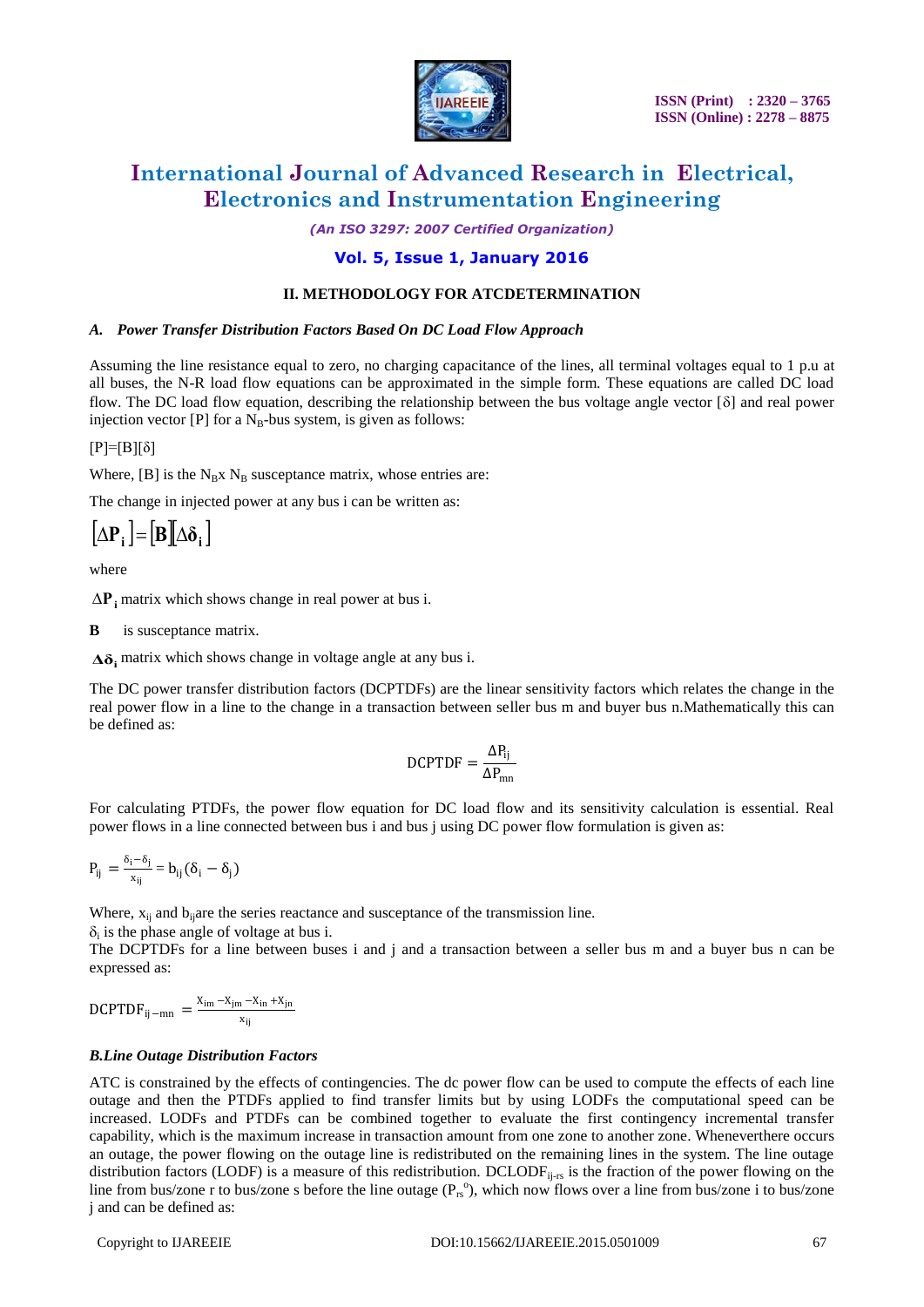

*(An ISO 3297: 2007 Certified Organization)*

#### **Vol. 5, Issue 1, January 2016**

$$
D CLODF_{ij-rs} = \frac{\Delta P_{ij-rs}}{P_{rs}^\circ}
$$

where, r and s are the buses/zones connecting a line, whose outage is being simulated. In terms of line series reactance and elements of matrix [X] of DC load flow, DCLODFs can be expressed as:

$$
\text{DC\,LODF}_{ij-rs} = \frac{N_{rs}\,x_{rs}\,(X_{ir} - X_{is} - X_{jr} + X_{js})}{N_{ij}\,x_{ij}\,[N_{rs}\,x_{rs} - (X_{rr} + X_{ss} - 2X_{rs})]}
$$

Where,

 $x_{ii}$  and  $X_{ii}$  are the series reactance of the line ij and ir<sup>th</sup> element of matrix [X].

Nij are the number of parallel circuits connecting bus/zone i and bus/zone j.

#### *C.ATC Determination Using DCPTDFs for Intact System*

The DCPTDFs have been used to determine ATC for different transactions. A transaction from bus/zone m to bus/zone n creates a change  $\Delta P_{ij}$  in the flow on a line from bus/zone i to bus/zone j. The new flow on the line is the sum of the original flow  $P_{ij}^{0}$  and the change in the flow. It must be less than the line flow limit,  $P_{ij}^{max}$ . Thus, the new line flow:

$$
P_{ij}^{new} = (P_{ij}^{\circ} + \Delta P_{ij}) \le P_{ij}^{max} \tag{1}
$$

The maximum increase in the flow of the line between buses i and j for transaction between buses m and n,  $\Delta P_{ij}^{max}$  can be written as:

$$
\Delta P_{ij}^{max} = DCPTDF_{ij,mn} * P_{ij,mn}^{max}(2)
$$

From eq.  $(1)$  and  $(2)$ 

$$
P_{ij-mn}^{max} \le \frac{P_{ij}^{max} - P_{ij}^0}{DCPTDF_{ij,mn}}
$$

where,  $P_{ij,mn}^{max}$  is the maximum allowable transaction amount from bus/zone m to bus/zone n constrained by the line flow limit from bus/zone i to bus/zone j. For the given transaction, the ATC can be defined as:

 $\text{ATC}_{\text{mn}} = \min[\mathbb{P}_{\text{ij},\text{mn}}^{\text{max}} \quad \text{ij } \in \mathbb{N}_1\}$ 

Where,  $N<sub>l</sub>$  is thetotal number of lines in the system.

#### *D.ATC Determination under Line Contingency*

According to ATC principles, adequate amount of uncertainties should be accommodated in ATC calculations.Line outage as contingency cases should be taken into account for ATC calculations as it is constrained by the effect of contingencies. DCLODFs and DCPTDFs can be combined together to compute first contingency incremental transfer capability. This is the maximum increase in the transaction amount from a bus/zone to another bus/zone under (n-1) contingency condition. Consider a transaction from zone m to zone n and the outage of the line from bus/zone r to bus/zone s (line rs). The change in the flow on the line rs due to the given transaction is:

$$
\Delta P_{rs}^{new} = DCPTDF_{rs,mn} * P_{mn}^{new}
$$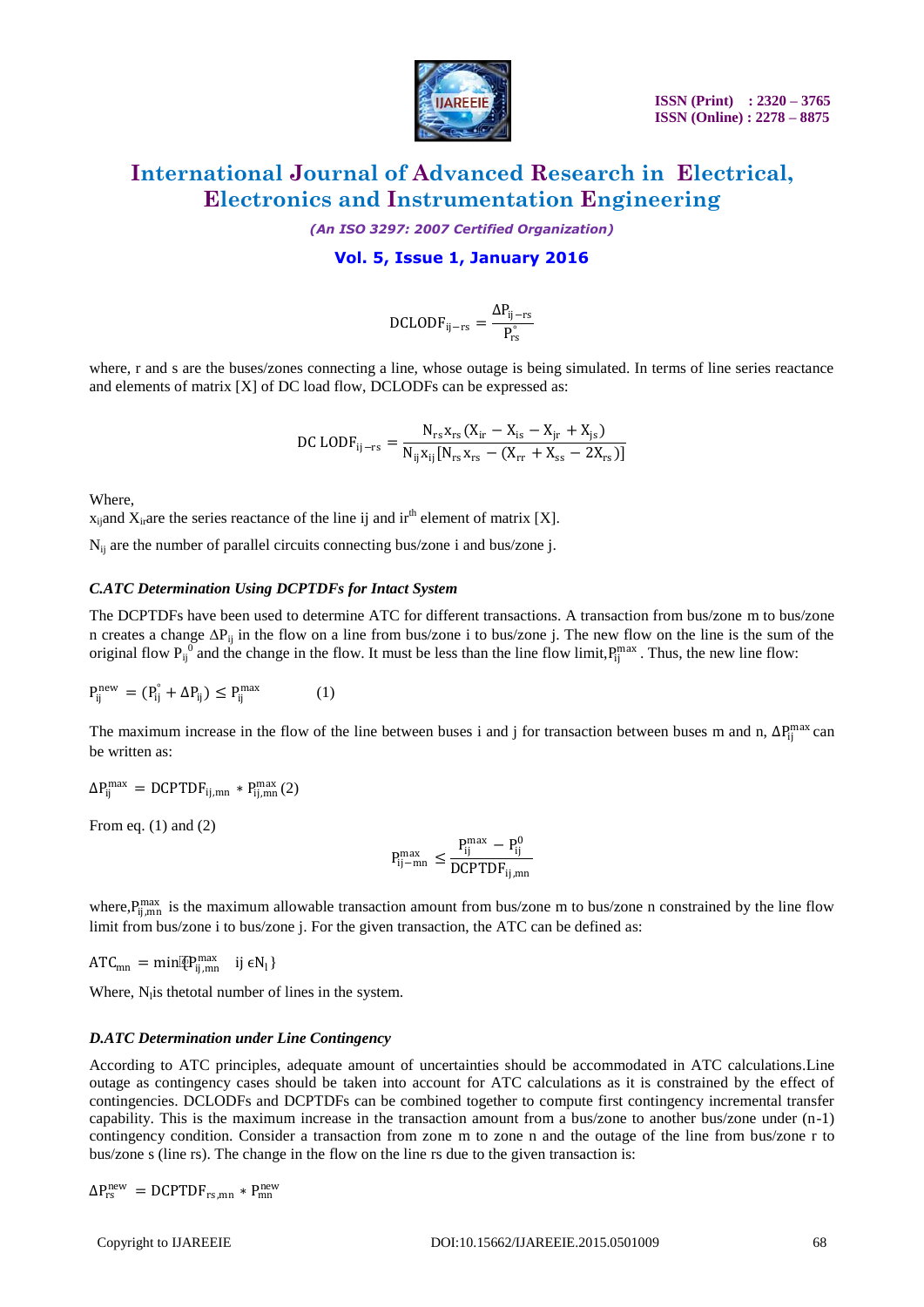

*(An ISO 3297: 2007 Certified Organization)*

#### **Vol. 5, Issue 1, January 2016**

When the outage of line rs is considered, the part of the flow appears on line ij. Thus, the change in flow in the line ij resulting from outage of the line rs along with a new transaction from bus/zone m to bus/zone n is given by:

 $\Delta P_{ij,rs}^{new} = (DCPTDF_{ij,mn} + DCLODF_{ij,rs} * DCPTDF_{rs,mn}) * P_{mn}^{new}$ 

The ATC from bus/zone m to bus/zone n, with outage of line rs is given as:

$$
AT{C_{mn,rs}} = min[\underbrace{P_{ij}^{mm} - P_{ij}^0}_{DCPTDF_{ij,mn} + DCLODF_{ij,rs} * DCPTDF_{rs,mn}} i j \in N_1
$$

All possible combinations of outage lines and limiting lines should be checked. Then, ATC can be evaluated as:

$$
ATC_{mn,rs} = \text{min} \mathbb{P}_{mn,ij}^{max}, \text{min}_{ij,rs} P_{mn,ij,rs}^{max})
$$

The steps explained in previous section for calculating ATC, these can be summarized in the flow chart shown in Fig.1. Whenever a transaction occurs between two buses, the real power flows of the lines changes. This is due to the change in angle. This change in line flows is given by:

 $[\Delta P_{ii}] = DCPTDF_t * P_t$ 

Now the total line flows will be the sum of base case real power flow and the change in line flows. Mathematically it can be written as:

$$
P_{tot} = P_{ij} + \Delta P_{ij}
$$

is a column matrix which indicates the amount of power transferred between seller bus and buyer bus. The seller bus acts the source and the buyer bus acts as the sink for the power or the positive injection and negative injection, respectively. The entries in this matrix is +1 for seller bus and -1 for the buyer bus, all other elements will be zero for single transactions. The maximum allowable capability of the transaction using DCPTDF is given as

$$
P_{ij-mn}^{max} = [P_{ij}^{max} - P_{ij}] / DCPTDF_{ij,mn}
$$

Where,

 $P_{ij}^{max}$  Maximum transfer limit of the line between bus i and j. Now the ATC can be expressed mathematically as:

$$
ATC_{mn} = min\{P_{ij,mn}^{max} \text{ ij } \epsilon \text{ nl}\}
$$

Where, nl is the total number of lines in the system.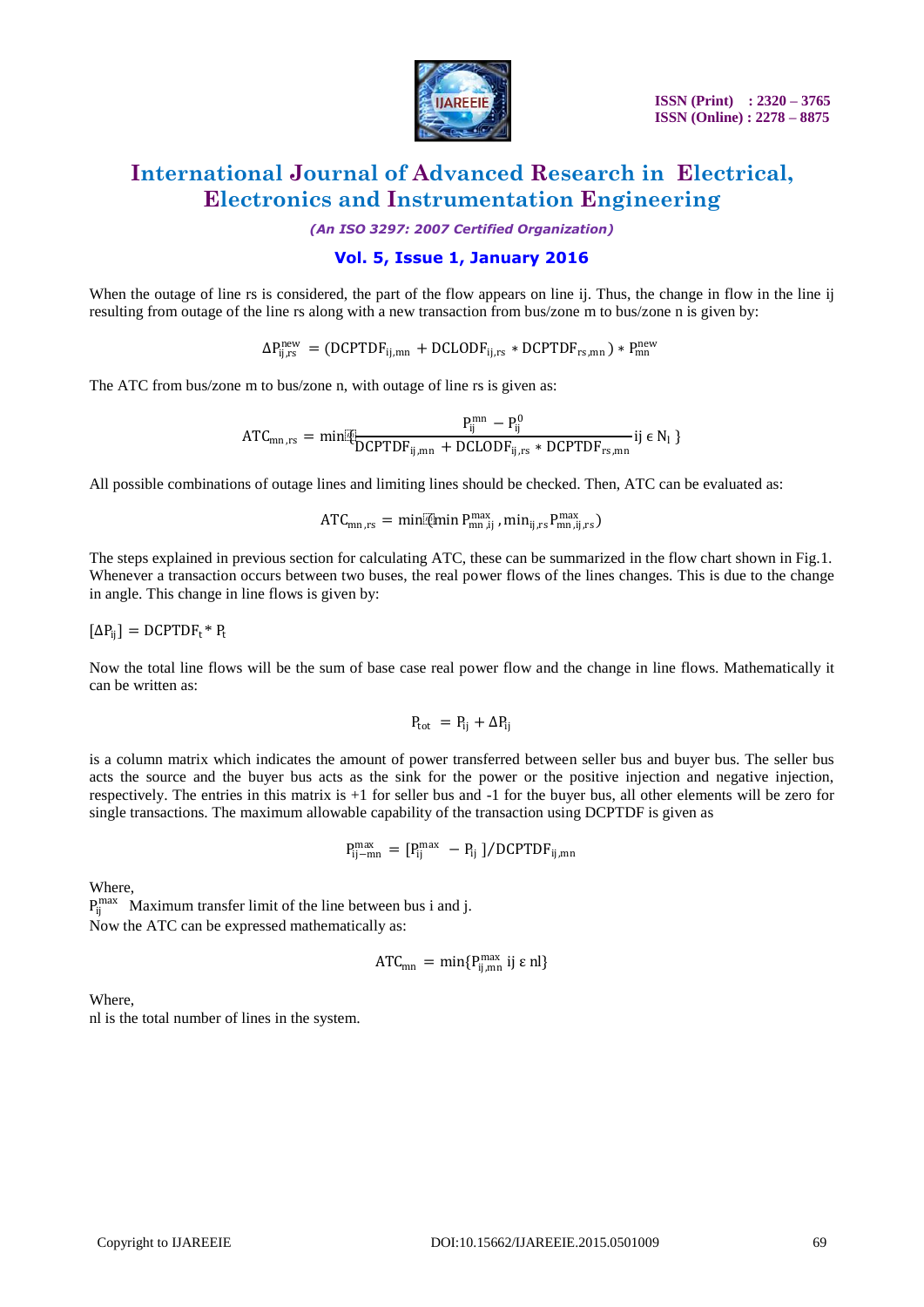

*(An ISO 3297: 2007 Certified Organization)*

### **Vol. 5, Issue 1, January 2016**



Fig.1 Flow chart for ATC determination

Using the steps for ATC calculation described in the previous section, ATC can be determined for all transactions in the case of intact system and contingency cases.

#### **III. RESULTS AND DISCUSSIONS**

The results have been determined for IEEE RTS 24 bus system. The results include PTDF calculations for intact system and contingency cases in all transactions. Based on the PTDFs ATC have been calculated for all transaction cases.

The transactions chosen are:

T1: transaction between seller bus1 to buyer bus 2.

T2: transaction between seller bus5 to buyer bus 10

T3: transaction between seller bus11 to buyer bus 14

DCPTDFs of different Transactions T1, T2, and T3 are shown in graphical form in the Fig. 2. It is observed from the figure that PTDF for different transactions cases are different and are calculated for the ATC determination. These DCPTDFs are shown without contingency case.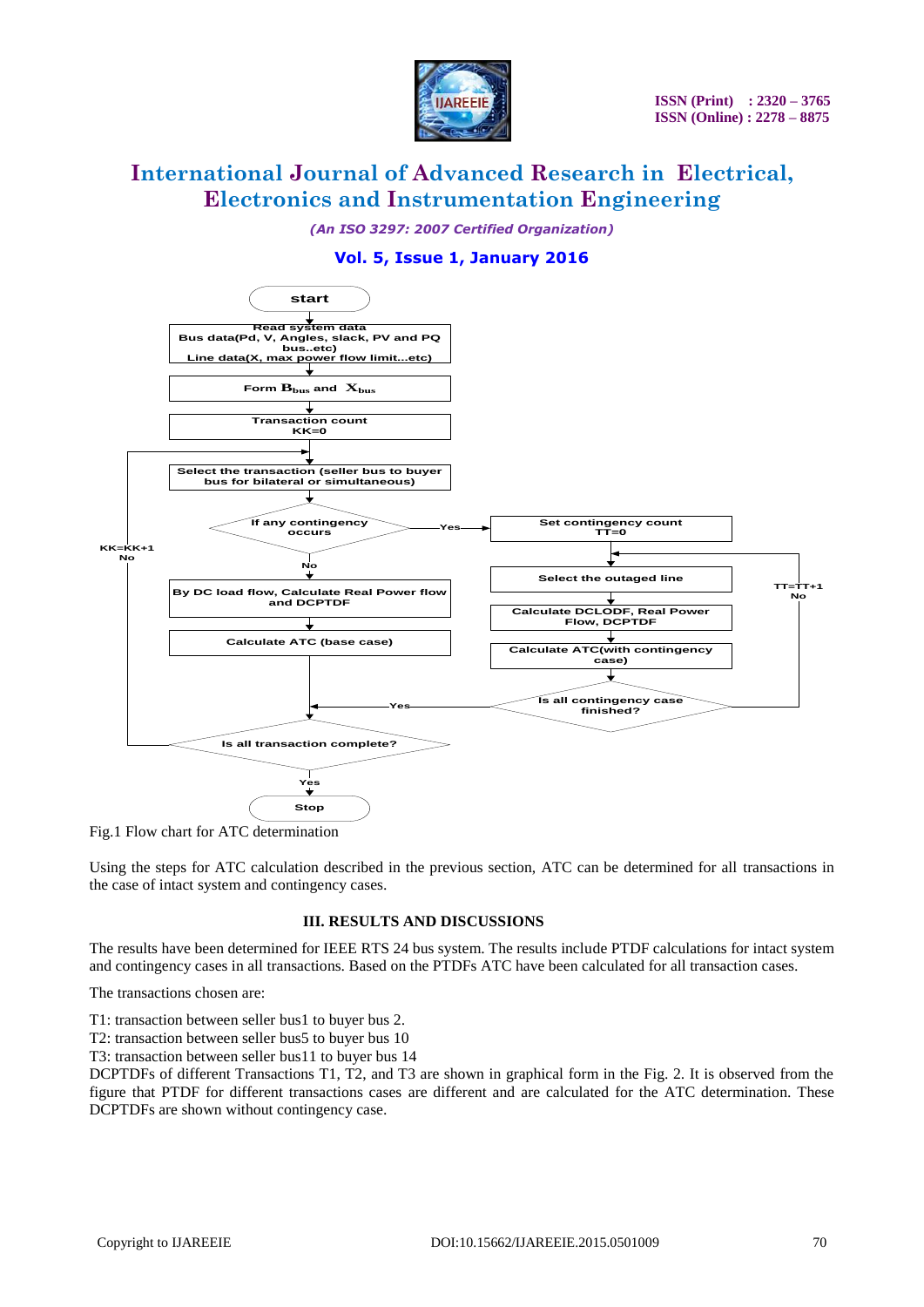

*(An ISO 3297: 2007 Certified Organization)*

### **Vol. 5, Issue 1, January 2016**



Fig 2 DCPTDFs without line contingency case

DCPTDF show what percent of a transfer would appear on each transmission line when a particular transactions happen in a system. In the results negative sign indicates that power can flow occurs in the reverse direction.

Now with DCPTDFs available for all transaction cases, ATCs are calculated for different transactions T1, T2, T3. ATCs obtained for intact case are shown in the Fig. 3. DC method is fast for calculating ATC. Base case line flows and DCPTDFs are used for evaluating ATC.



#### Fig.3ATC with different transactions

ATCs for the contingency cases are determined for eachtransaction case under line outages. DCPTDFs under lineoutages and LODFs are calculated for ATC determination.DCPTDF are shown in Figs. 4-6 for the transactions T1, T2and T3 with different outage lines. LODFs are the measure ofredistribution of the power flows in the lines due to the outageof any line in a system. It is observed from the DCPTDFs with line outages and without line outages, that there is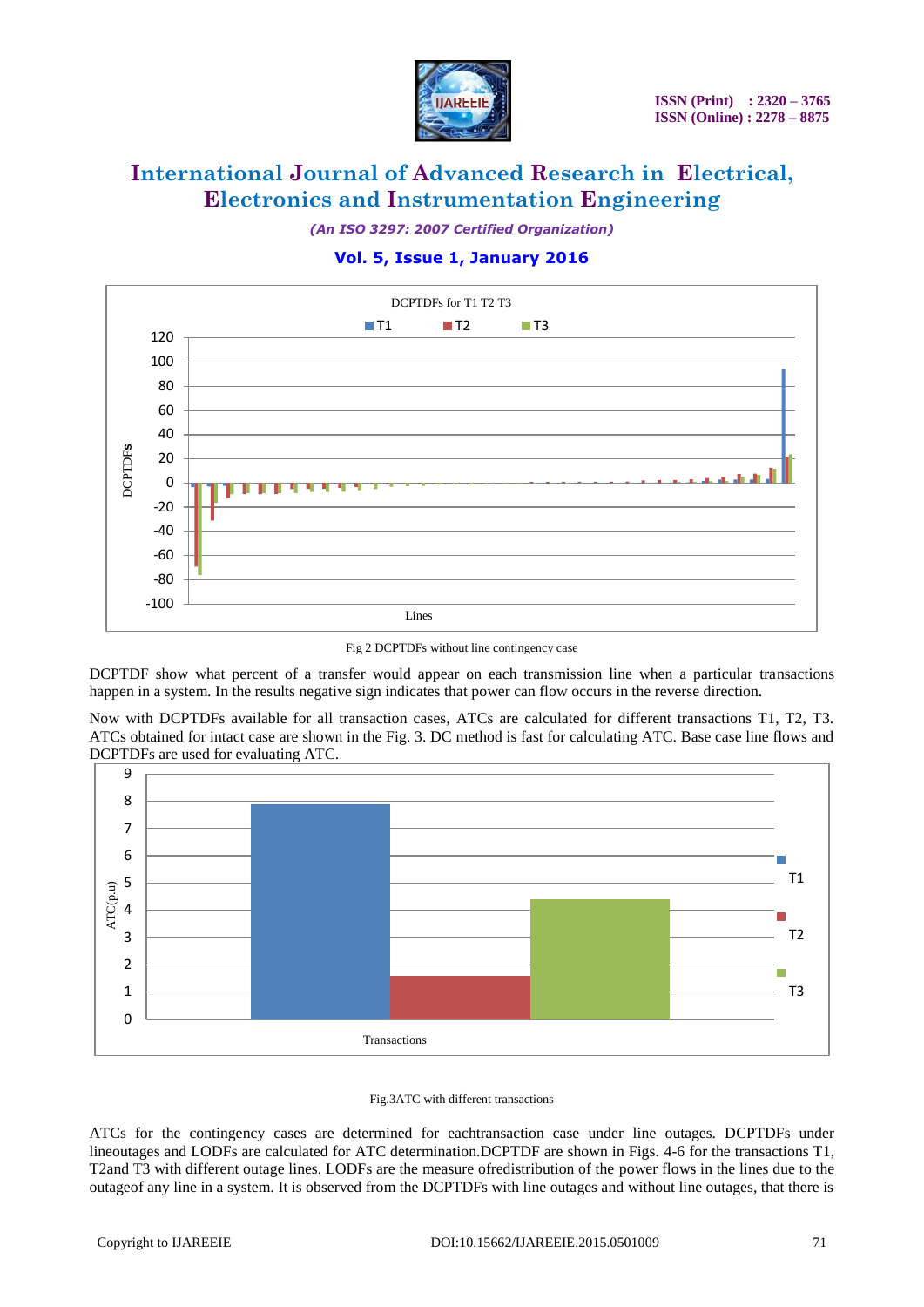

*(An ISO 3297: 2007 Certified Organization)*

### **Vol. 5, Issue 1, January 2016**

change inthe patterns of PTDFs for each line outage case for all thetransactions. DCLODFs obtained with DC load flow approachare shown in Fig. 8. ATC for line outage cases are given inTable I and are shown in Fig.7.

| Outage Line | ATC(p.u) |        |                |
|-------------|----------|--------|----------------|
|             | T1       | T2     | T <sub>3</sub> |
| $1 - 5$     | 61.46    | 245.99 | 548.12         |
| $9-11$      | 109.03   | 262.86 | $-1006.77$     |
| $12-13$     | 120.73   | 238.66 | 631.29         |
| $17 - 18$   | 124.71   | 242.80 | 596.34         |

#### TABLE 1 ATC FOR LINE OUTAGES FOR DIFFERENT TRANSACTIONS

The table shows the ATC with line outages for different transactions. The ATC value is taken to be minimum value for all transactions. This value shows the unutilized value available for further transactions over already committed units.It is observed from the table that ATC decreases for line outages for all transaction cases.



Fig.4 DCPTDFs for transaction T1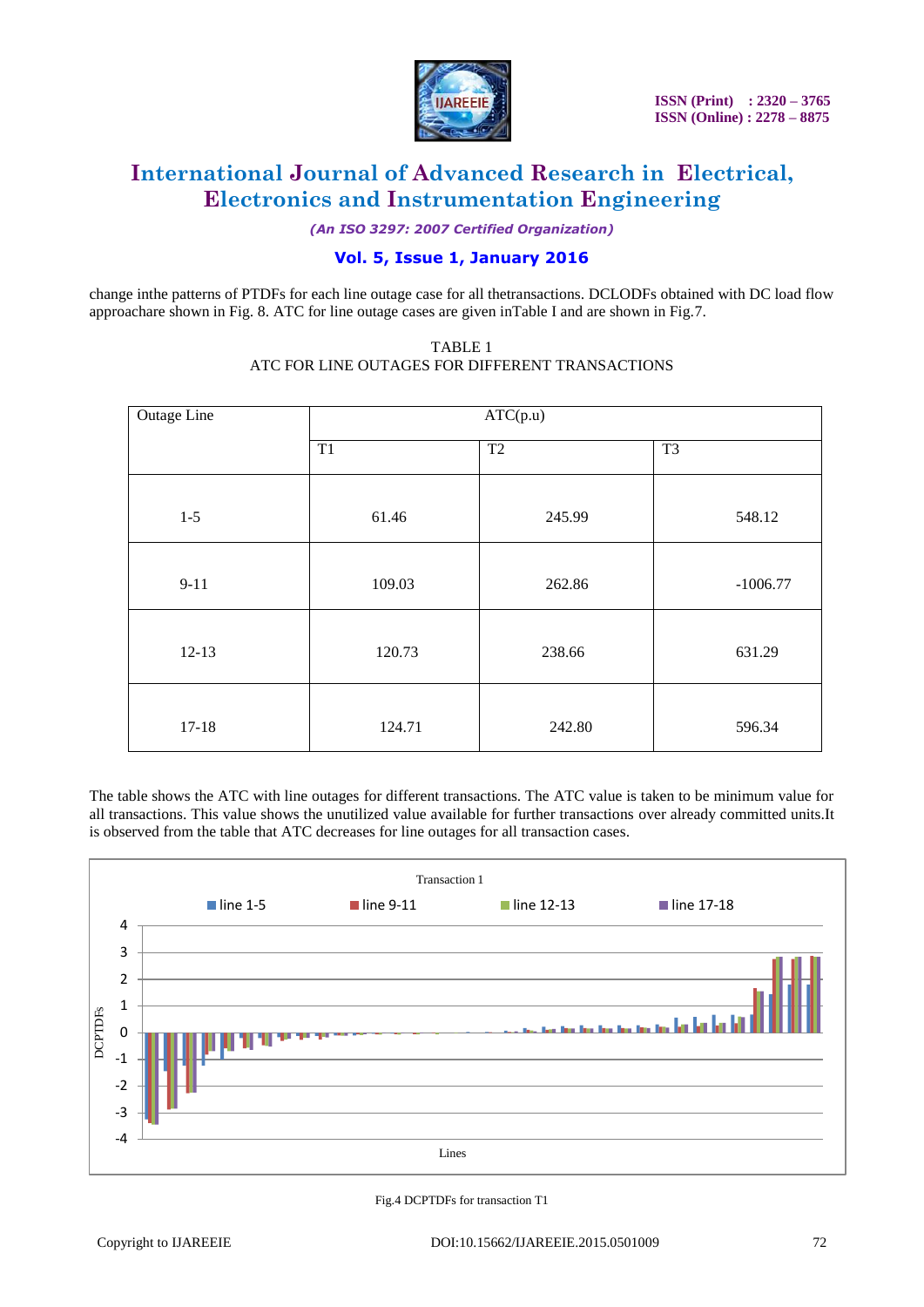

*(An ISO 3297: 2007 Certified Organization)*

### **Vol. 5, Issue 1, January 2016**

This figuredepicts the DCPTDFs for transaction 1 i.e from seller bus 1 to buyer bus 2 with different line outages. The graphs show the distribution of power over the transmissions lines when there is outage of different transmission lines.



Fig.5. DCPTDFs for transaction T2

This figure depicts the DCPTDFs for transaction 2 i.e from seller bus 5 to buyer bus 10 with different line outages. The graphs show the distribution of power over the transmissions lines when there is outage of different transmission lines. The negative distributed power over transmission lines show that power can flow in reverse direction also i.e reactive power flow over transmission lines.





This figure depicts the DCPTDFs for transaction 3 i.e from seller bus 11 to buyer bus 14 with different line outages. The graphs show the distribution of power over the transmissions lines when there is outage of different transmission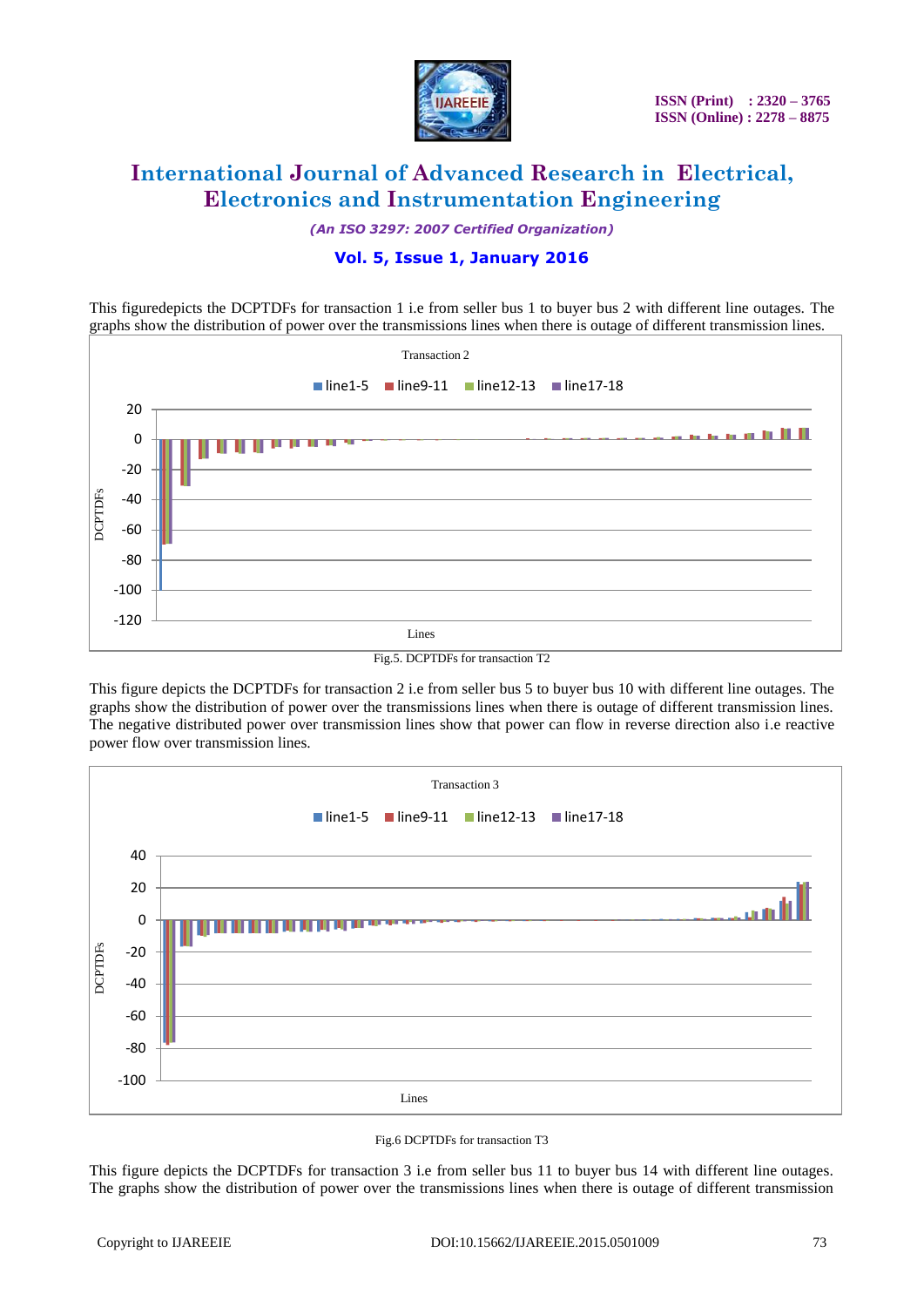

*(An ISO 3297: 2007 Certified Organization)*

### **Vol. 5, Issue 1, January 2016**

lines. The negative distributed power over transmission lines show that power can flow in reverse direction also i.e reactive power flow over transmission lines.



Fig.7 ATC for contingency cases for different transactions

This graph shows the ATC for different transactions with line contingency case which provides us the information about how much power can be available over transmission lines if there is outage of different lines. The maximum ATC is available for T3 during the outage of line 9-11.



The graph shows the line outage distribution factors for transaction 1 with different line outages. This provides us information regarding the distribution of power over transmission lines when some lines are being outage.